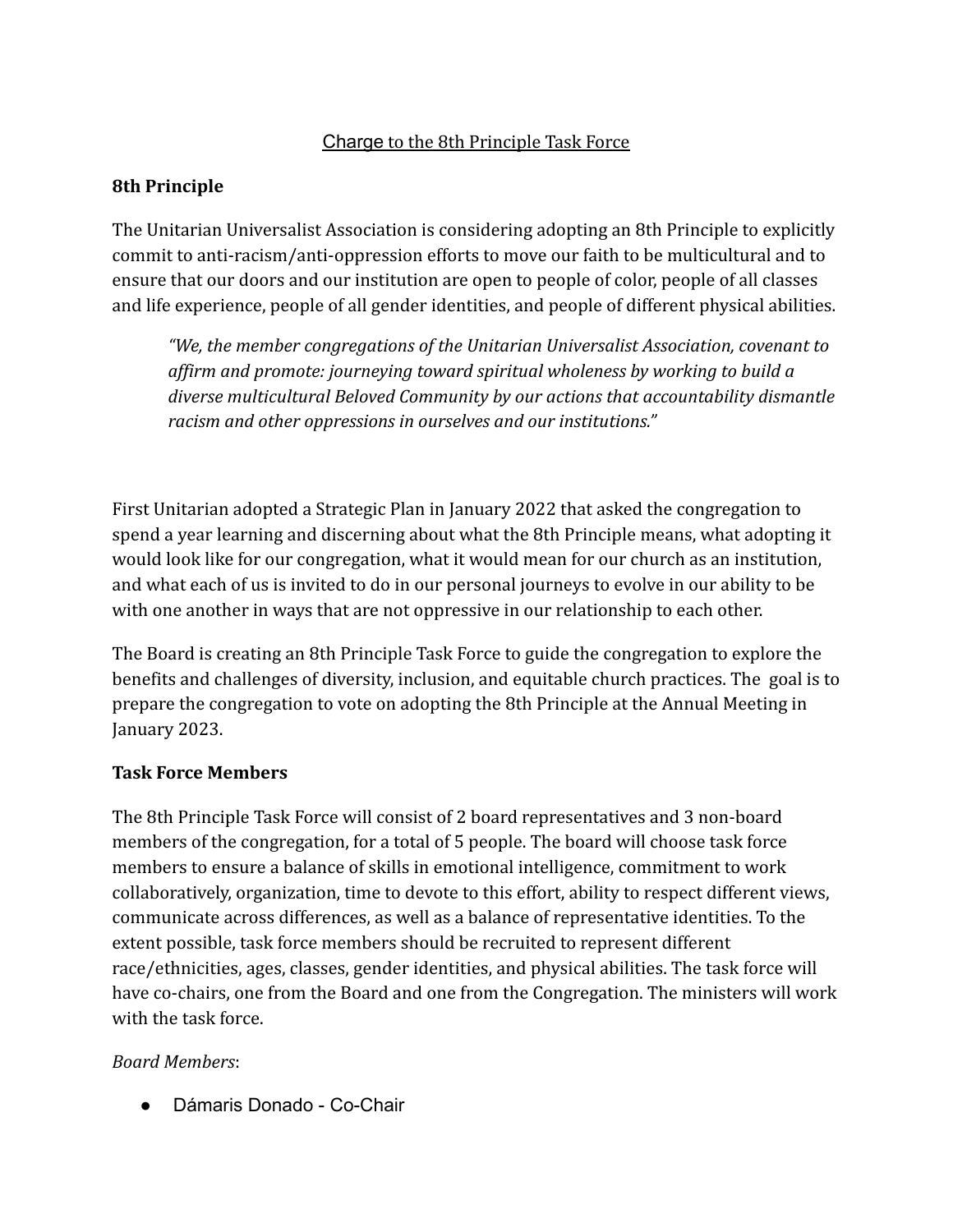● Maya Stephenson

#### *Congregation Members*:

- The Reverend Jane E. Davis
- Heather Clark
- Gary Carlson

#### **Charge**

The task force is charged with *communicating* to the congregation, church groups, and the board about the 8th Principle during this year of focus and action; *organizing and guiding* the work of exploring what adopting the 8th principle means at all levels and in all areas of church; and *summarizing* the learning and next steps identified during this year to shape future efforts.

### **Responsibilities**

The task force is not responsible for solving all problems or even identifying all barriers to and issues of diversity, equity, and inclusion; rather, the task force will help think through, organize, communicate, and move the church forward in *assessing* where we are and what's needed in the future.

*Responsibility 1*: Offer/coordinate ongoing learning opportunities about the 8th Principle

- *Example*: Researching and coordinating with other churches who have taken on the 8th principle
- *Example*: Offer/coordinate forums or learning circles to explore what the 8th Principle is and how naming anti-racism/anti-oppression and multiculturalism explicitly brings value and intentionally supports inclusion, diversity, and equity beyond the 7 Principles
- *Example:* Create an insert with the 8th Principle and summary of our congregations year of learning and action to each hymnal

*Responsibility 2*: Organize, coordinate, and offer opportunities at the personal, interpersonal, and institutional levels to learn and discern where we are on the multicultural journey, scope out the work that's needed to move toward multiculturalism and inclusion, and identify actions that can be taken now and in the future

● *Example at the personal level:* Curate resources about anti-oppression, anti-racism, and multiculturalism on an 8th Principle webpage on the church website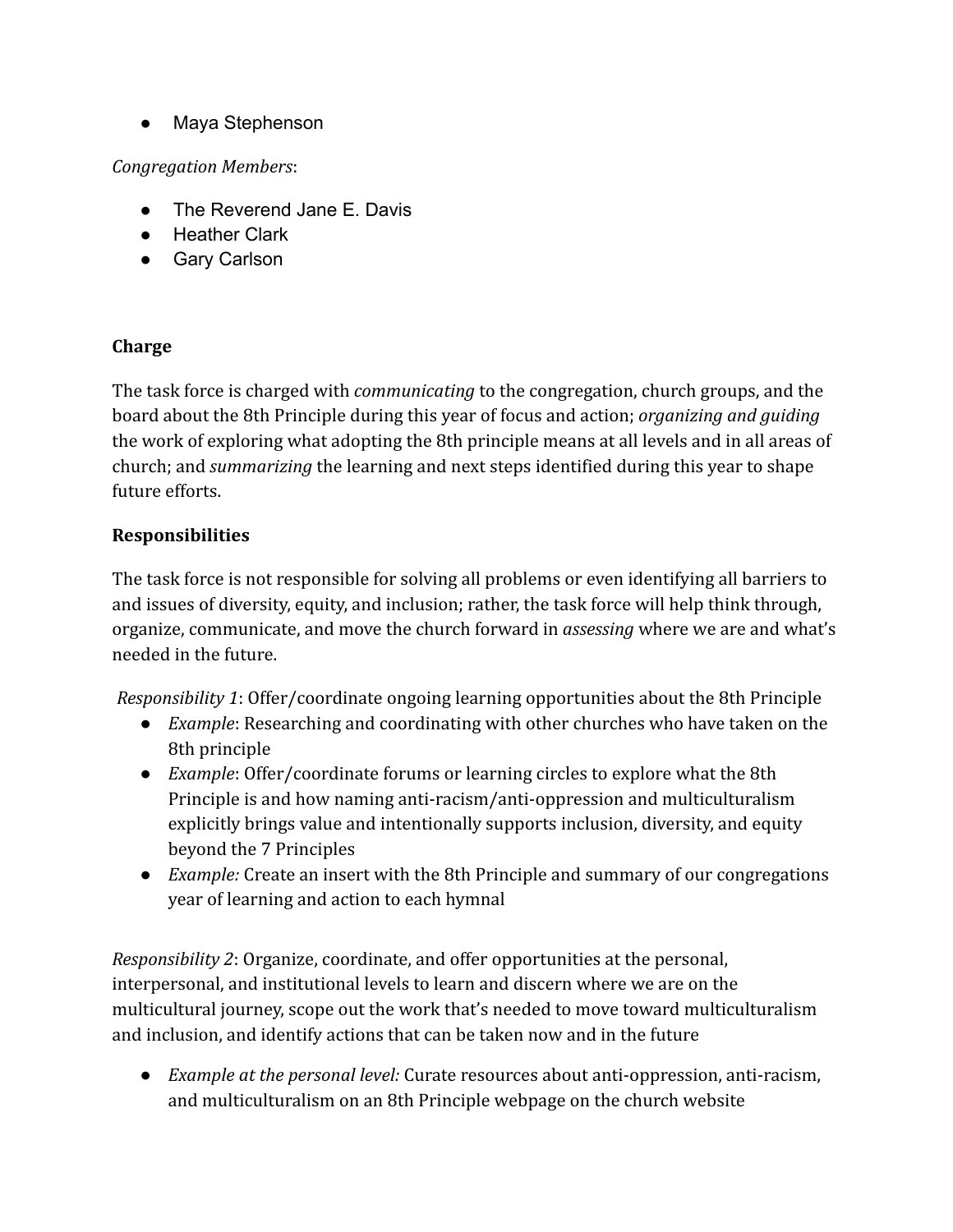- *Example at the interpersonal level:* Offer or coordinate healing circles / learning forums / reading groups / workshops on microaggressions and repair; cultural humility
- *Example at the institutional level:* Guiding existing church groups through an assessment of existing documents, policies, practices, and procedures to find structural barriers, oppressions, and opportunities for progress on a multicultural / anti-racism / anti-oppression journey
	- *Key groups*: Board, Board's Policy Task Force, Staff, Personnel Committee, Social Justice Council, RE Council, Worship Committee, Worship Service Coordinators, Music Program, etc.

*Responsibility 3*: Decide how to allocate 8th Principle fund for trainings, learnings, and discernment

● *Example*: Contracting with community organizations / experts in diversity, equity, inclusion to offer trainings and workshops

*Responsibility 4*: Figure out who we don't typically reach, who we need to reach, what they need to know, what we need to know, and how to reach them.

- *Example*: Coordinate with the Membership/Communications Director, Membership Committee, and Hospitality/Inclusion (HI) Committee to reach new members and people not currently in church groups
- *Example:* Develop strategies to help people to understand their value and responsibility in this work

## **Deliverables & Timeline**

The following deliverables are offered as baseline milestones that should be reached with approximate timelines. The task force may decide to adjust the timelines as needed to move "at the speed of church." The task force may coordinate with the board to adjust the milestones as needed to meet the needs of the congregation to be ready to vote on the 8th Principle at the Annual Meeting in January 2023.

- **May**: Gather information on other churches' 8<sup>th</sup> Principle journeys, First Unitarian groups to interact with, and existing engagement opportunities to leverage
- **June**: Develop and distribute a baseline survey of the congregation and church groups
- **July September**: Task and support all church groups to complete an anti-racism / anti-oppression assessment of themselves, their work, and their processes and identify barriers/oppressions, areas/intentions for improvement, and potential next steps.
	- Example: Anti-racism Rubric developed by Julica Hermann de la Fuente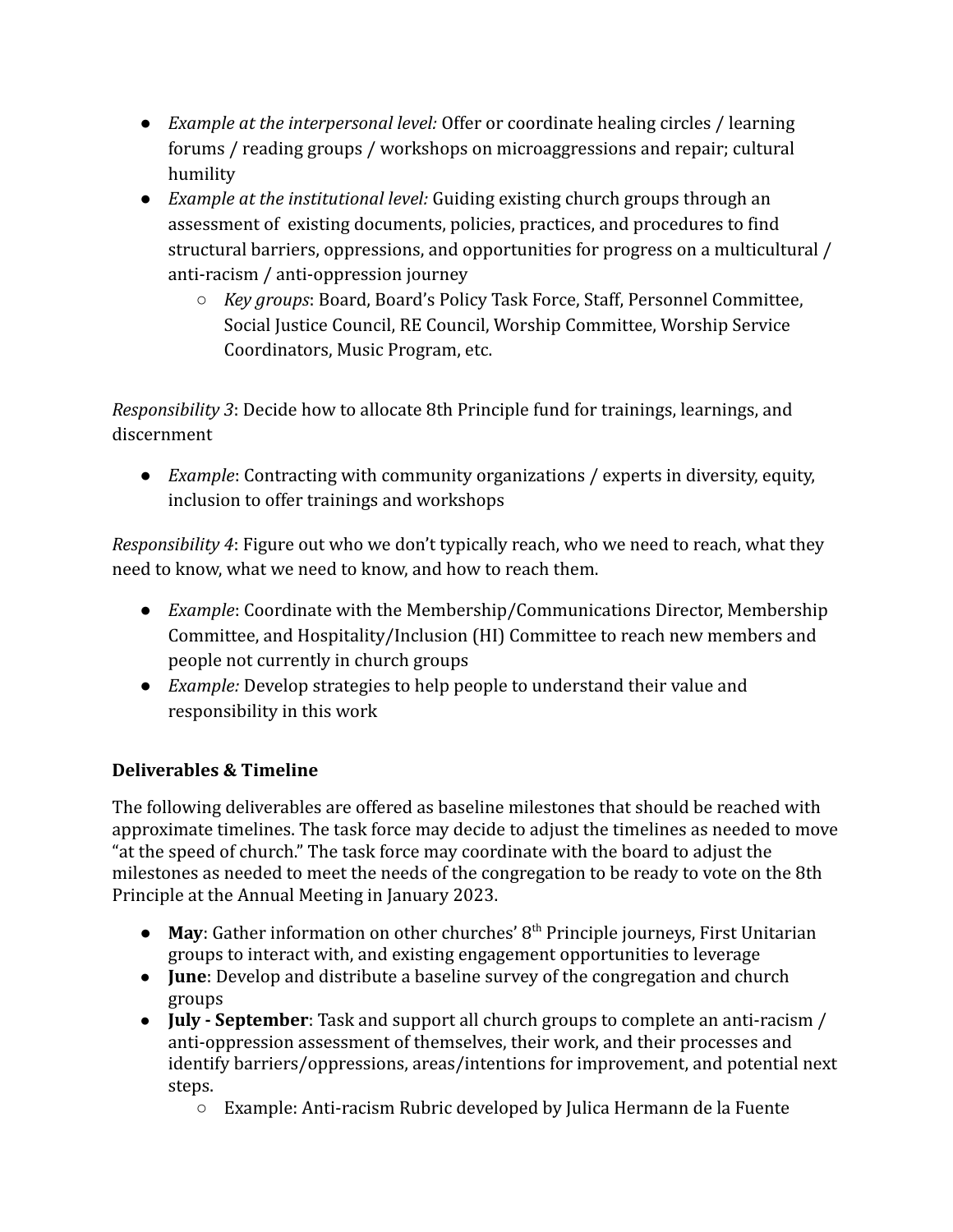- [https://www.uusc.org/wp-content/uploads/2018/07/Anti-Racism-R](https://www.uusc.org/wp-content/uploads/2018/07/Anti-Racism-Rubric-for-UU-Congregations.pdf) [ubric-for-UU-Congregations.pdf](https://www.uusc.org/wp-content/uploads/2018/07/Anti-Racism-Rubric-for-UU-Congregations.pdf)
- Example: Intercultural Development Inventory
	- [https://idiinventory.com/generalinformation/the-intercultural-devel](https://idiinventory.com/generalinformation/the-intercultural-development-continuum-idc/) [opment-continuum-idc/](https://idiinventory.com/generalinformation/the-intercultural-development-continuum-idc/)
- Example: Continuum on Being an Anti-racist Multicultural Organization developed by Crossroads Ministry, Chicago, IL
	- [https://philanos.org/resources/Documents/Conference%202020/Pr](https://philanos.org/resources/Documents/Conference%202020/Pre-Read%20PDFs/Continuum_AntiRacist.pdf) [e-Read%20PDFs/Continuum\\_AntiRacist.pdf](https://philanos.org/resources/Documents/Conference%202020/Pre-Read%20PDFs/Continuum_AntiRacist.pdf)
- **October**: Host inter-group learning sessions where people can share what they learned, explore overlapping lessons, and identify common challenges and opportunities.
- **November December**: Develop, distribute, and analyze a progress survey of the congregation and church groups
- **January**: Summarize efforts, learnings, and next steps for the Annual Report and at the Annual Meeting.
- **Ongoing**: Host and coordinate in-person and online opportunities to learn about the 8 th Principle
- **Ongoing**: Maintain an 8th Principle webpage on the church website
- **Monthly**: Write a brief article for the Messenger
- **Monthly**: Summarize progress and request assistance as needed from the Board and staff, either in person or in writing

# **Approach**

- The task force should lead in love, modeling intentional action, vulnerability, compassion, transparency, creativity, grace, and humility.
- The task force should *invite* people to this exploration of their personal journeys and our shared covenant as a Unitarian Universalist congregation, with love and compassion for where we are even as we hold each other accountable for the ways that we can do better.
- The task force should aim to over-communicate with the congregation, church groups, staff and ministers, and the board.
- The task force should prioritize relationships over urgency. At the same time, the task force should recognize that over-complicating and over-thinking are sometimes strategies of foot-dragging and opposition and often signal a desire to protect white comfort, which is counter to the intent of this year of action.
- The task force should remain mindful of the learning edge that maintains momentum and keeps us moving in our multicultural journeys, as well as the counter-productive resistance when people are pushed too far, too fast, or with judgment as opposed to love, compassion, and invitation.
- The task force should approach conflict as a generative part of community-building and high emotions as a signal of personal and interpersonal work to be done. The